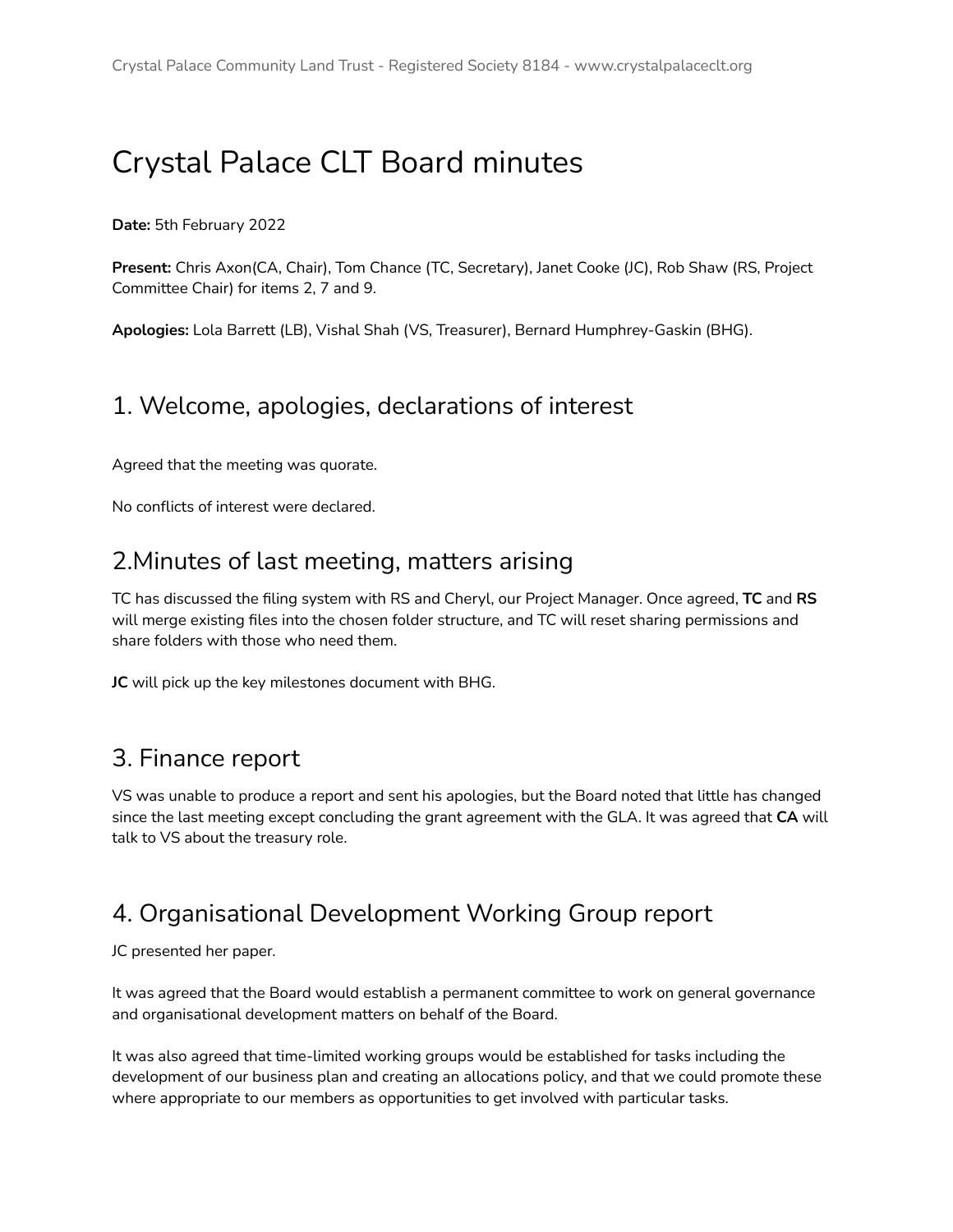# 5. Risk register

CA proposed revising the Board's risk register to summarise risks relating to each project, rather than incorporate each project's full risk register; and to focus equally on overall risks for the CLT such as board capacity. We noted that we had identified a number of CLT-level risks at the Board away day where we undertook a SWOT analysis. **CA** will discuss this with LB.

# 6. AGM & community engagement

TC noted that the AGM was not as well attended as we would have hoped, but the presentations and venue worked well and we had good engagement on our project at The Lawns and a general support for our approach. We agreed it was difficult to get engagement coming out of lockdown and after a long lull in the project and community engagement work.

We will hold a stall at the Transition Town market on 12th March to promote our housing survey, and look to hold further stalls in the local area later in the spring. Will Herbert is leading on organising this.

**CA** will send information to TC about a possible opportunity for some land behind The Alma. We agreed it may be an appropriate project for the CLT in line with our mission to steward land for the benefit of the community.

TC proposed we hold our next AGM on the evening of Thursday 20th October, before half-term (which starts two days later) and before the clocks change. To be checked with the rest of the Board.

# 7. Business plan update

JC noted that we have a draft business plan with most sections completed, but requiring sections on capital works and finance to be completed. TC suggested the Board should review and sign it off this spring/summer, and that it would also be useful to check the ambitions around future projects are realistic given our capacity.

**BHG** asked to lead on writing section 4 on the capital works for The Lawns project.

**CA** will speak to VS about writing section 6 on finance.

### 8. Local election pledges

The Board agreed that we would write to the candidates for the local council elections and for the Mayor of Croydon once all candidates are formally declared. We are seeking their pledge to support the CLT and, where applicable, our project at The Lawns, and sending them a briefing about our CLT and our projects.